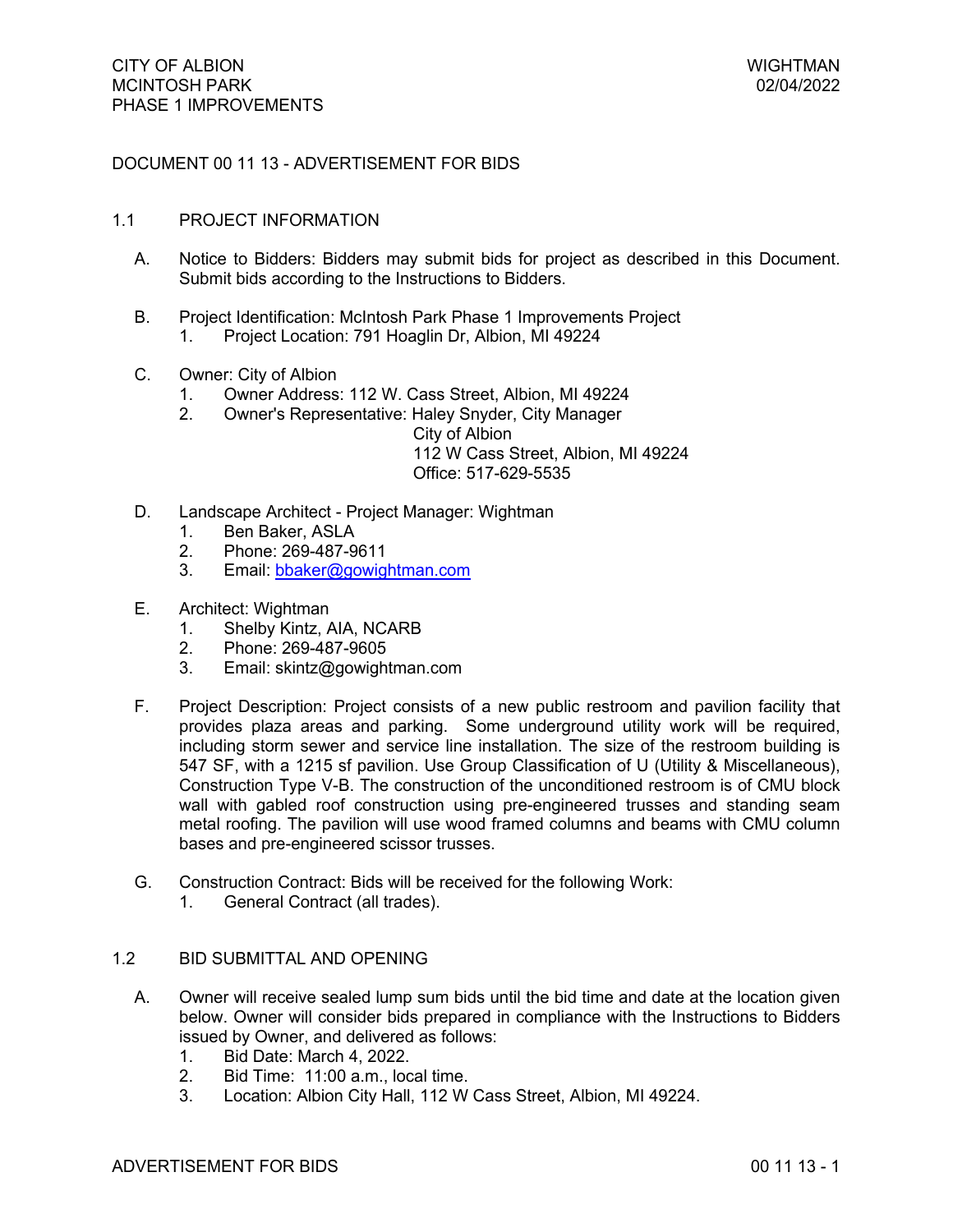B. Bids will be thereafter publicly opened and read aloud.

### 1.3 PREBID MEETING

A. Prebid Meeting: See Document 002513 "Prebid Meetings."

### 1.4 DOCUMENTS

- A. Online Procurement and Contracting Documents: Obtain access after September 22. Online access will be provided through Wightman's bidding website at [https://bids.gowightman.com/.](https://bids.gowightman.com/) Bidders must create an account with Wightman's website for certain document downloads and for plan holder tracking purposes. There is no fee to create the account.
- B. Printed Procurement and Contracting Documents: Obtain after September 22, by contacting Wightman at [info@gowightman.com](mailto:info@gowightman.com). Contact information for printing vendors will be provided. Payment and receipt of documents is coordinated by you directly with vendor as part of your request.

## 1.5 TIME OF COMPLETION AND LIQUIDATED DAMAGES

- A. Successful bidder shall begin the Work on receipt of the Notice to Proceed and shall complete the Work within the Contract Time. Work is subject to liquidated damages.
	- 1. The Prime Bidder is to propose a project schedule for the time needed to complete this project in the most cost effective manner possible. It is understood that it may be beneficial for the contractor to start certain parts of construction before or after the winter season and the owners are providing some flexibility in regards to the schedule to accommodate this. The Project Completion milestone may be sooner than stated if it works in the contractor's interest to complete this project sooner.

#### 1.6 BIDDER'S QUALIFICATIONS

A. Bidders must be properly licensed under the laws governing their respective trades and be able to obtain insurance and bonds required for the Work.

## 1.7 NOTIFICATION

A. This Advertisement for Bids document is issued by Ben Baker, Project Manager, Wightman, 2303 Pipestone Road, Benton Harbor MI 49022.

#### 1.8 ADDITIONAL INFORMATION

A. Work on the splash pad and playground will be concurrent with this project. As a convenience, a list of contractors providing work for the contract is provided.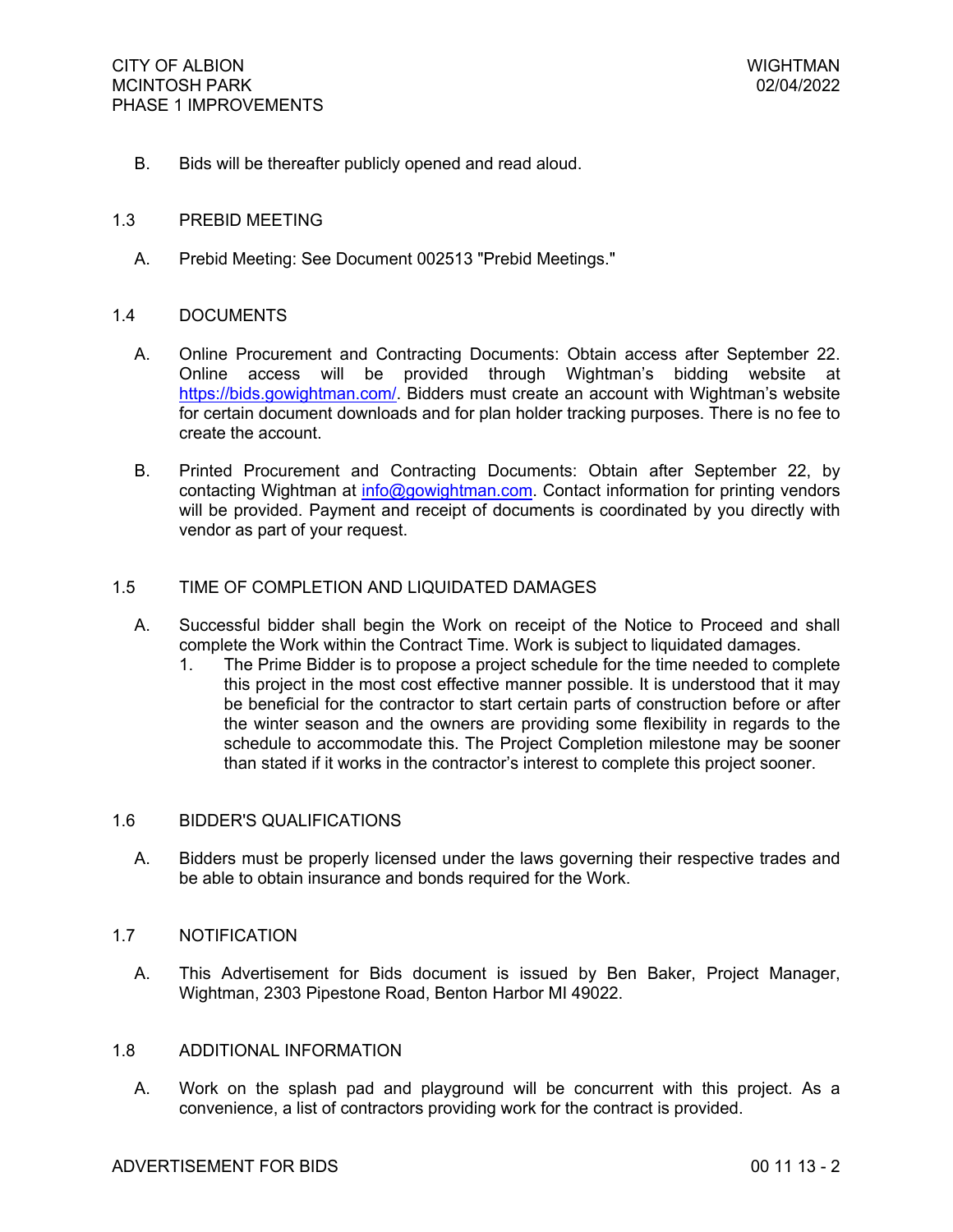1. Michigan Recreational Construction, Inc – Jon Sheffer, 810.599.6112

END OF DOCUMENT 00 11 13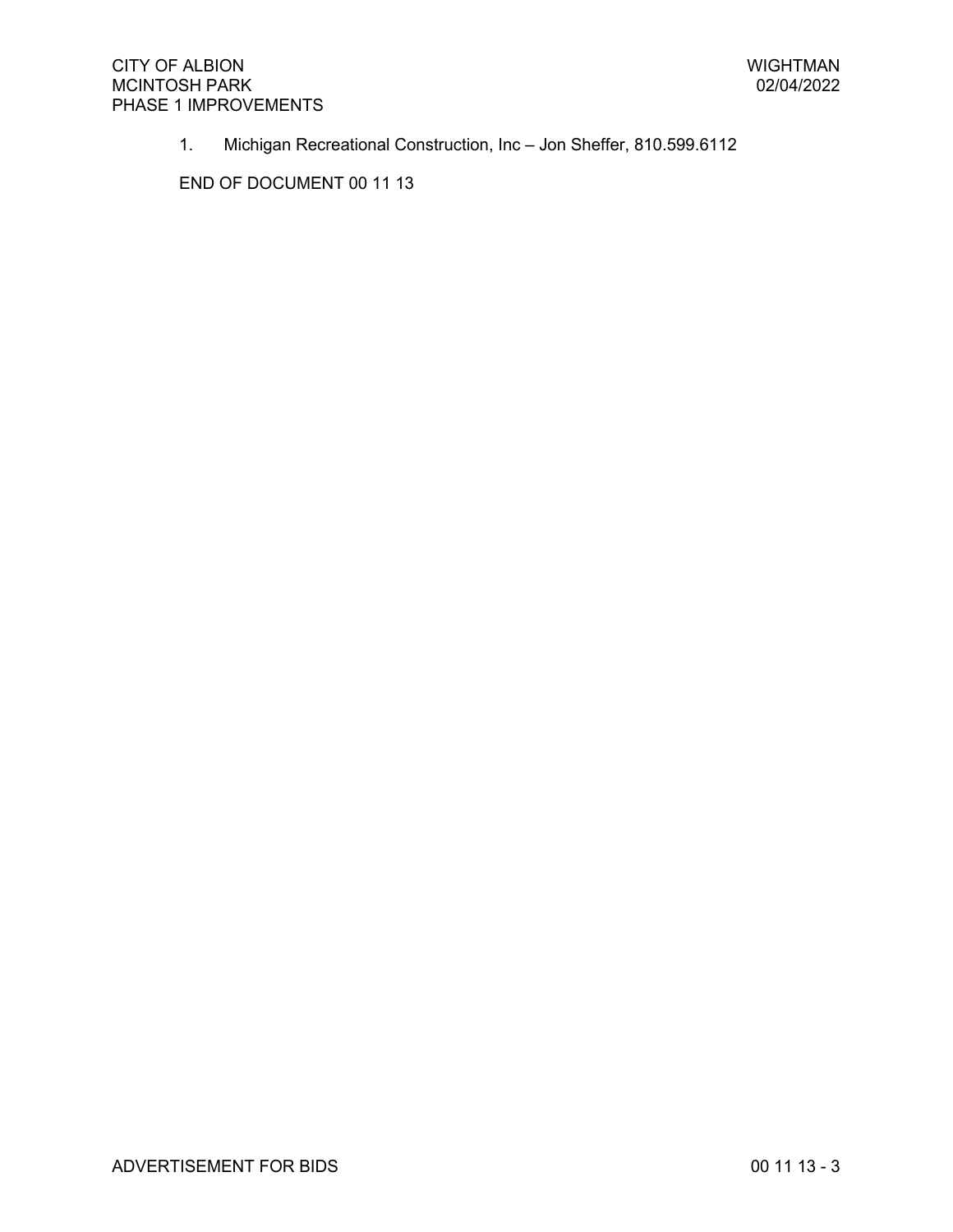# DOCUMENT 00 25 13 - PREBID MEETINGS

### 1.1 PREBID MEETING

- A. Wightman will conduct a Prebid meeting as indicated below:
	- 1. Meeting Date: February 18, 2022.
	- 2. Meeting Time: 9:30 am, local time.
	- 3. Location: Virtual via Microsoft Teams, email [bbaker@gowightman.com](mailto:bbaker@gowightman.com) for a link to attend.
- B. Attendance:
	- 1. Prime Bidders: Attendance at Prebid meeting is strongly recommended.
	- 2. Subcontractors: Attendance at Prebid meeting is recommended.
- C. Bidder Questions: Submit written questions to be addressed at Prebid meeting minimum of two business days prior to meeting.
- D. Agenda: Prebid meeting agenda will include review of topics that may affect proper preparation and submittal of bids, including the following:
	- 1. Procurement and Contracting Requirements:
		- a. Advertisement for Bids.
		- b. Instructions to Bidders.
		- c. Bidder Qualifications.
		- d. Bonding.
		- e. Insurance.
		- f. Bid Security.
		- g. Bid Form and Attachments.
		- h. Bid Submittal Requirements.
		- i. Bid Submittal Checklist.
		- j. Notice of Award.
	- 2. Communication during Bidding Period:
		- a. Obtaining documents.
		- b. Access to Project Web site.
		- c. Bidder's Requests for Information.
		- d. Bidder's Substitution Request/Prior Approval Request.
		- e. Addenda.
	- 3. Contracting Requirements:
		- a. Agreement.
		- b. The General Conditions.
		- c. The Supplementary Conditions.